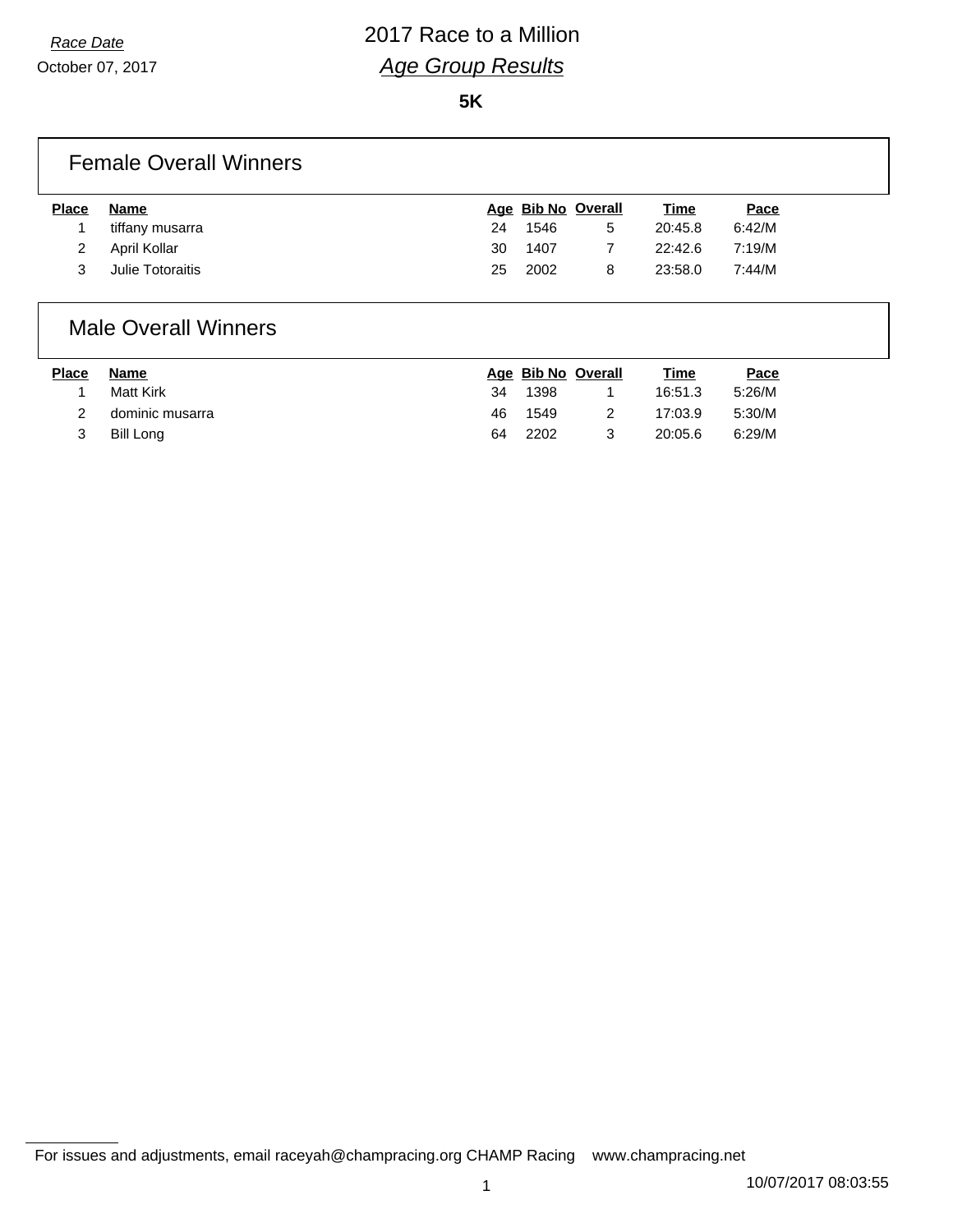October 07, 2017

# *Race Date* 2017 Race to a Million *Age Group Results*

**5K**

|                 | Female 14 and Under     |    |      |                    |             |         |  |
|-----------------|-------------------------|----|------|--------------------|-------------|---------|--|
| <b>Place</b>    | Name                    |    |      | Age Bib No Overall | <b>Time</b> | Pace    |  |
| 1               | Mallory Joseph          | 9  | 1392 | 12                 | 27:48.2     | 8:58/M  |  |
|                 | Male 14 and Under       |    |      |                    |             |         |  |
| <b>Place</b>    | <b>Name</b>             |    |      | Age Bib No Overall | <b>Time</b> | Pace    |  |
| 1               | Jake Finnie             | 11 | 2085 | 36                 | 53:06.7     | 17:08/M |  |
| 2               | Unknown Partic, 2073    |    | 2073 | 40                 | 56:13.1     | 18:08/M |  |
|                 | Female 20 to 29         |    |      |                    |             |         |  |
| <b>Place</b>    | <b>Name</b>             |    |      | Age Bib No Overall | <b>Time</b> | Pace    |  |
| 1               | Deirdre Solymosi        | 25 | 1741 | 13                 | 28:25.1     | 9:10/M  |  |
| 2               | Cristina Vidro          | 23 | 1808 | 23                 | 38:42.2     | 12:29/M |  |
| 3               | Melanie Yennam          | 24 | 2023 | 27                 | 42:12.4     | 13:37/M |  |
| 4               | Sarah Watkins           | 25 | 2125 | 28                 | 43:46.6     | 14:07/M |  |
| 5               | Taylor Johnson          | 26 | 2170 | 31                 | 50:20.9     | 16:14/M |  |
| 6               | Alyssa Giannirakis      | 25 | 2168 | 35                 | 52:55.2     | 17:04/M |  |
| 7               | <b>Brianna Strotlrt</b> | 27 | 2265 | 42                 | 57:30.9     | 18:33/M |  |
| 8               | Kristen Glazer          | 29 | 2290 | 48                 | 1:07:07.8   | 21:39/M |  |
| Male 20 to 29   |                         |    |      |                    |             |         |  |
| <b>Place</b>    | <b>Name</b>             |    |      | Age Bib No Overall | <b>Time</b> | Pace    |  |
| 1               | <b>Stephen Watkins</b>  | 20 | 2063 | 29                 | 43:47.0     | 14:07/M |  |
| Female 30 to 39 |                         |    |      |                    |             |         |  |
| <b>Place</b>    | <b>Name</b>             |    |      | Age Bib No Overall | <b>Time</b> | Pace    |  |
| 1               | Janelle Finnie          | 37 | 1252 | 10                 | 24:19.4     | 7:51/M  |  |
| 2               | Carla Maskal            | 34 | 1487 | 16                 | 33:48.1     | 10:54/M |  |
| 3               | Megan Angelo            | 31 | 1006 | 17                 | 34:40.9     | 11:11/M |  |
| 4               | Lydia Crawford          | 39 | 2219 | 20                 | 36:08.9     | 11:39/M |  |
| 5               | Shana Henry             | 34 | 1359 | 25                 | 40:24.4     | 13:02/M |  |
| 6               | Cherita Perry           | 32 | 1593 | $30\,$             | 45:32.1     | 14:41/M |  |
| 7               | Lindsey Glorioso Hennis | 32 | 2088 | 44                 | 57:49.8     | 18:39/M |  |
|                 |                         |    |      |                    |             |         |  |

For issues and adjustments, email raceyah@champracing.org CHAMP Racing www.champracing.net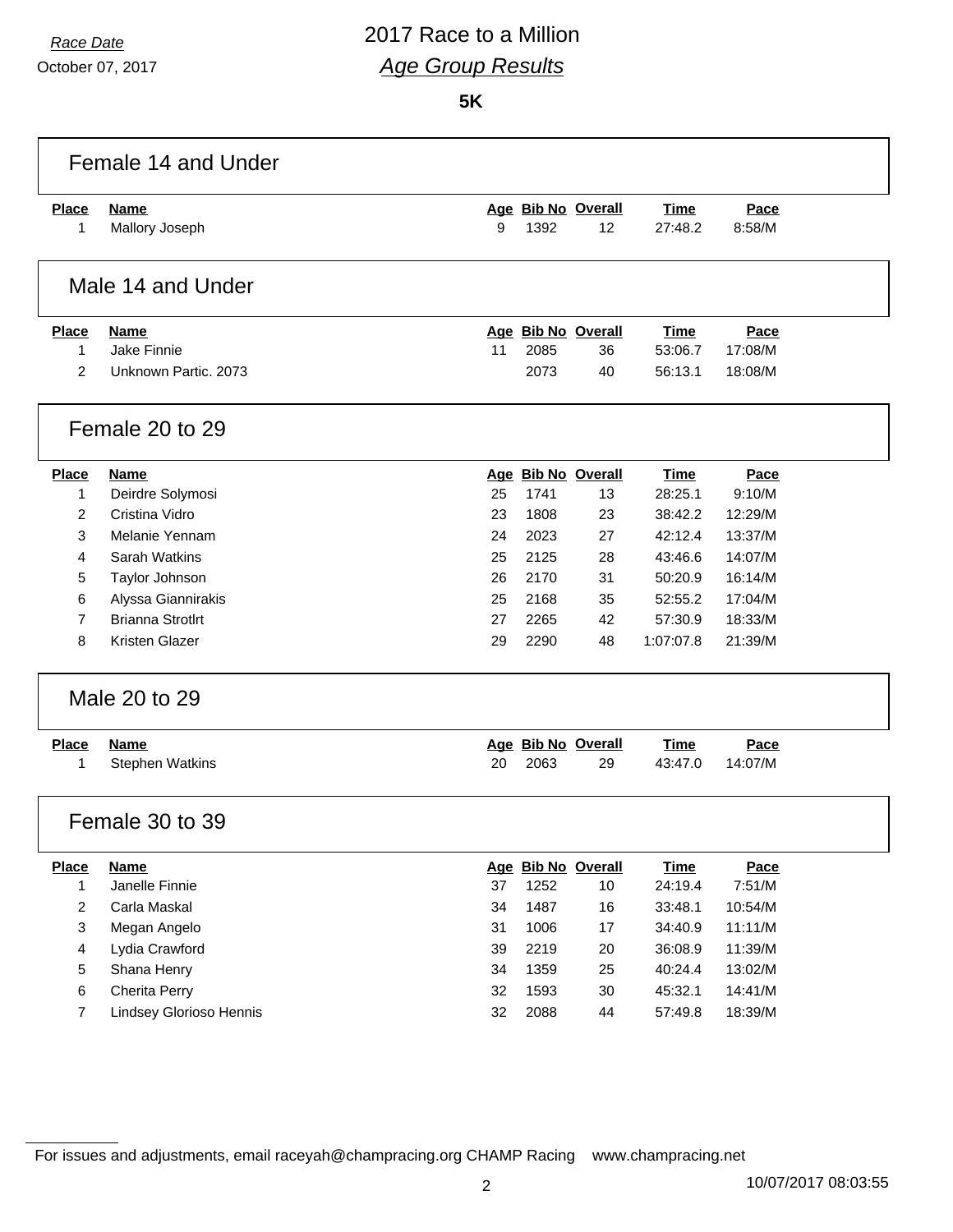## *Race Date* 2017 Race to a Million *Age Group Results*

**5K**

|                | Male 30 to 39          |    |      |                    |             |         |
|----------------|------------------------|----|------|--------------------|-------------|---------|
| <b>Place</b>   | <b>Name</b>            |    |      | Age Bib No Overall | <b>Time</b> | Pace    |
| $\mathbf{1}$   | Jeff Minnick           | 33 | 1543 | 9                  | 24:04.2     | 7:46/M  |
| $\overline{2}$ | Scott Angelo           | 34 | 2062 | 11                 | 25:23.1     | 8:11/M  |
| 3              | Chris Piazza           | 34 | 1630 | 19                 | 35:49.9     | 11:33/M |
| 4              | <b>Richard Hennis</b>  | 33 | 2028 | 43                 | 57:48.6     | 18:39/M |
|                | Female 40 to 49        |    |      |                    |             |         |
| <b>Place</b>   | <b>Name</b>            |    |      | Age Bib No Overall | <b>Time</b> | Pace    |
| $\mathbf 1$    | Tina McDonald          | 42 | 1537 | 14                 | 28:28.5     | 9:11/M  |
| 2              | Elizabeth Sucharzewski | 47 | 1775 | 18                 | 35:20.3     | 11:24/M |
| 3              | Natalia Carrasquillo   | 41 | 1120 | 21                 | 37:49.6     | 12:12/M |
|                | Male 40 to 49          |    |      |                    |             |         |
| <b>Place</b>   | <b>Name</b>            |    |      | Age Bib No Overall | <b>Time</b> | Pace    |
| 1              | Nicholas Traenicner    | 49 | 1772 | 34                 | 51:50.3     | 16:43/M |
|                | Female 50 to 59        |    |      |                    |             |         |
| <b>Place</b>   | <b>Name</b>            |    |      | Age Bib No Overall | <b>Time</b> | Pace    |
| $\mathbf 1$    | <b>Lilliam Ortiz</b>   | 51 | 1588 | 24                 | 38:42.2     | 12:29/M |
| $\overline{2}$ | Jacqueline Owen        | 53 | 2298 | 26                 | 41:03.0     | 13:15/M |
| 3              | <b>Helen Haffey</b>    | 50 | 2222 | 37                 | 53:16.8     | 17:11/M |
| $\overline{4}$ | Melodie Smith          | 51 | 1724 | 39                 | 56:13.0     | 18:08/M |
| 5              | Marlene Shay           | 52 | 2233 | 45                 | 1:02:35.9   | 20:11/M |
|                | Male 50 to 59          |    |      |                    |             |         |
| <b>Place</b>   | <b>Name</b>            |    |      | Age Bib No Overall | <b>Time</b> | Pace    |
| $\mathbf 1$    | Neil Haffey            | 50 | 1343 | 4                  | 20:13.4     | 6:31/M  |
| $\overline{c}$ | John Smith             | 51 | 1732 | 41                 | 56:13.5     | 18:08/M |
| 3              | Greg Shay              | 56 | 2164 | 46                 | 1:02:36.9   | 20:12/M |
|                | Female 60 to 69        |    |      |                    |             |         |
| <b>Place</b>   | <b>Name</b>            |    |      | Age Bib No Overall | <b>Time</b> | Pace    |
| 1              | Cathy Eble             | 66 | 1271 | 22                 | 37:53.9     | 12:13/M |
| 2              | Jill Spencer           | 61 | 2214 | 32                 | 51:30.5     | 16:37/M |
|                |                        |    |      |                    |             |         |

For issues and adjustments, email raceyah@champracing.org CHAMP Racing www.champracing.net